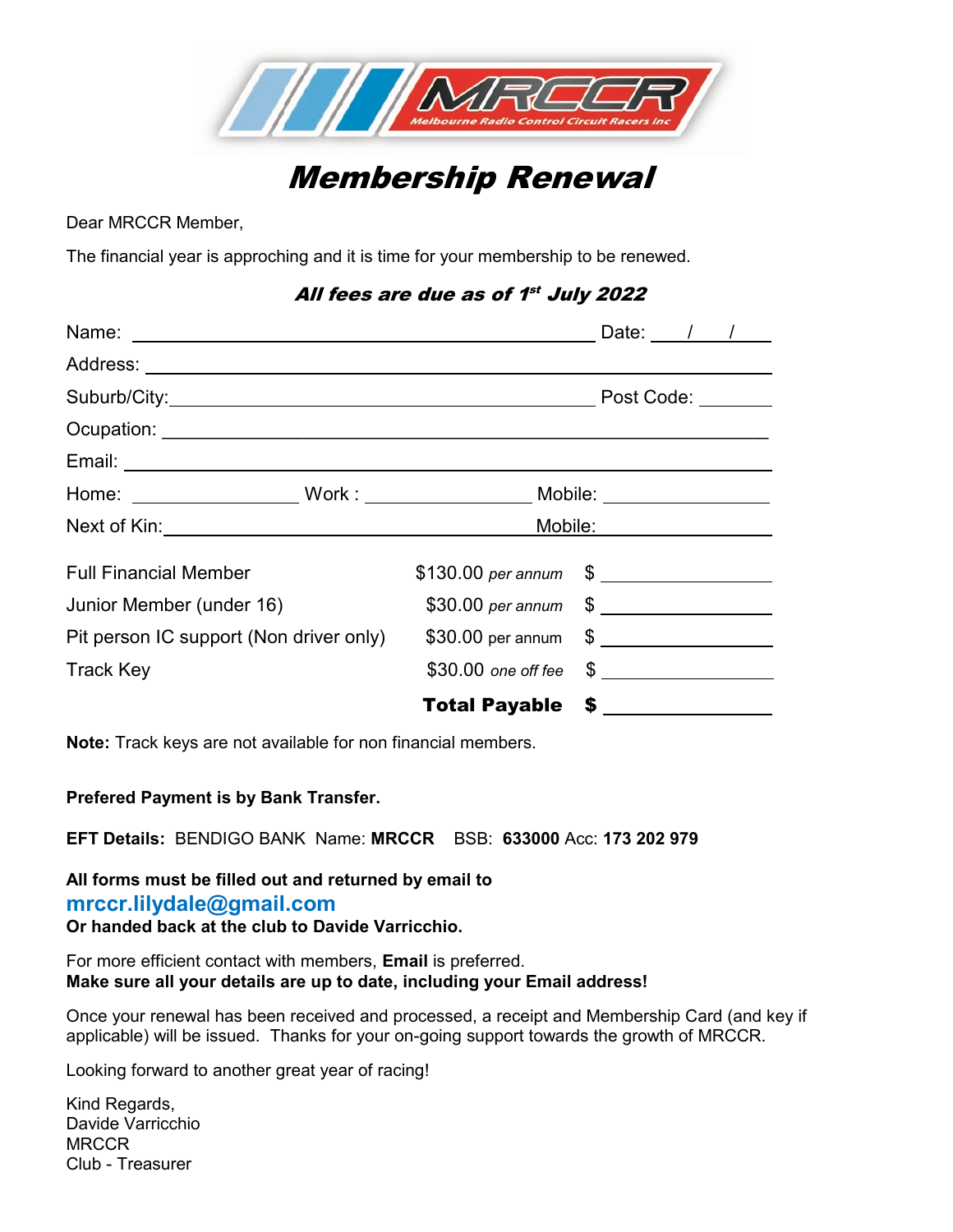## MRCCR MEMBERSHIP CONDITIONS

Renewal is due on the 1st of July each year.

Membership fees for MRCCR are modest and the Club seeks prompt payment. New keys will be handed out upon return of old keys.

Along with your membership of MRCCR comes a responsibility to abide by the "MRCCR Club Rules" and in particular the Hours of Operation.

## Track Key Terms And Conditions

If a replacement track key is required a \$50 fee is payable.

Key Holders are responsible for **locking the Main Gate and the track bar when they leave**, and have any non key holding members leave when they do.

Keys are not to be handed out to non financial members. The penalty for doing so will be key confiscation.

It is the responsibility of the key holder to obey the track lease conditions at all times.

On renewal of Membership, MRCCR is asking you to sign this declaration to acknowledge your understanding and willingness to obey the Club's Rules.

| <b>Please Print Name</b> |  |
|--------------------------|--|
| . .<br>Members Signature |  |
|                          |  |

**Date** 

**You are responsible for the track when you are there.**